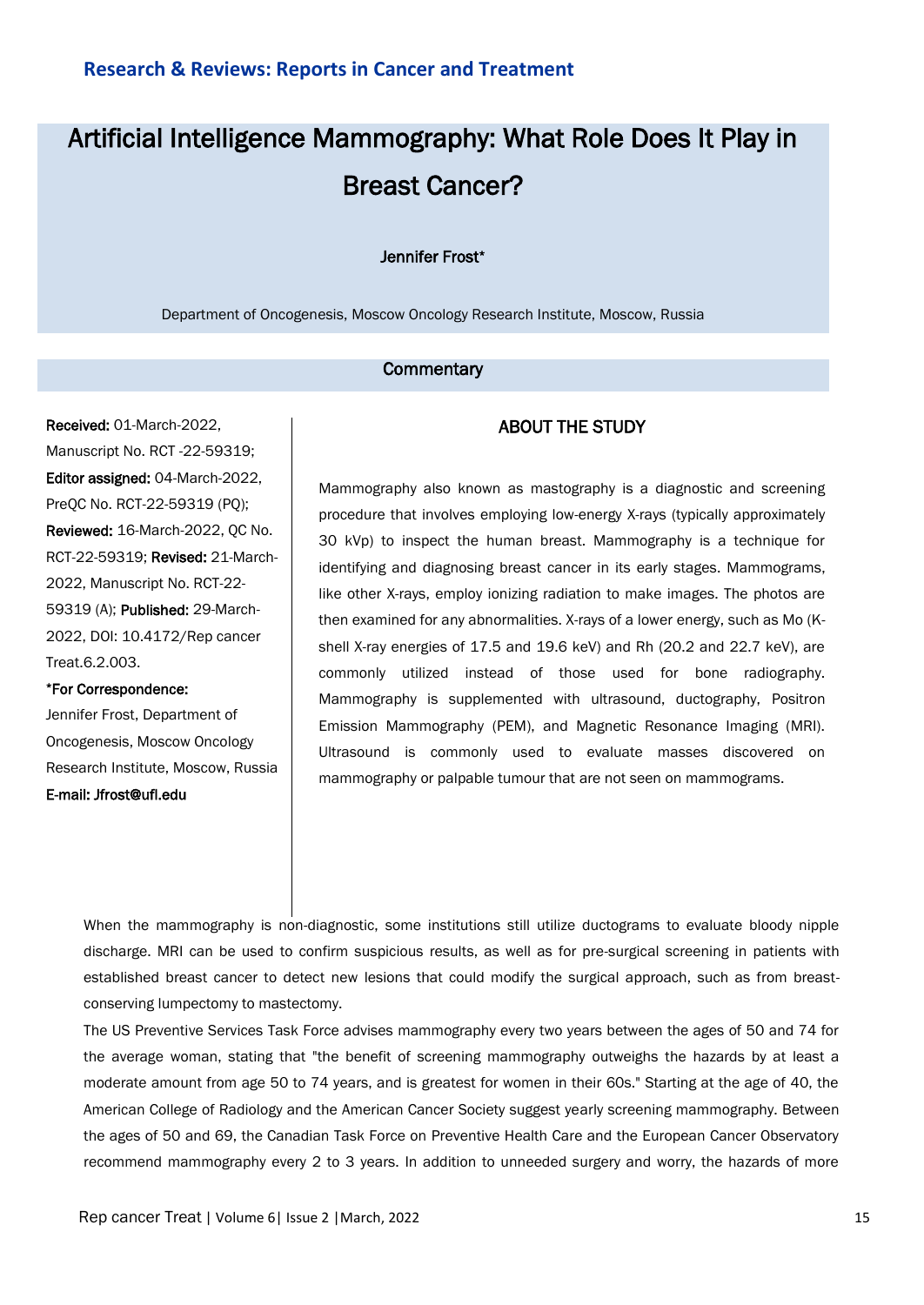frequent mammograms, according to these task force recommendations, include a tiny but considerable increase in breast cancer caused by radiation.

Furthermore, mammograms should not be done more frequently in individuals who are having breast surgery, such as breast enlargement, mastopexy, or breast reduction. After 10 years of research, the Cochrane Collaboration determined that mammography screening had no effect on overall cancer mortality, including breast cancer, in studies with proper randomization.

Furthermore, due to false positive findings, more than 200 women will face significant psychological anguish, including anxiety and uncertainty, for years." The authors conclude that it is time to reconsider whether universal mammography screening for women of all ages should be recommended. They claim that universal screening is unlikely to be feasible. Mammography screening is no longer useful, according to the Nordic Cochrane Collection, which updated data in 2012 and stated that breakthroughs in diagnosis and therapy make it less effective today.

A ten percent false-negative rate is common in mammography. This is mainly because dense tissue conceals the malignancy and the appearance of cancer on mammography overlaps significantly with the appearance of normal tissue. According to a meta-analysis of programmes in nations with structured screening, 52 percent of patients are over diagnosed.

# Method

Using a specialist mammography unit, the breast is squeezed during the operation. By minimizing the thickness of tissue that X-rays must penetrate, decreasing the quantity of scattered radiation (scatter reduces image quality), lowering the needed radiation dose, and maintaining the breast motionless, parallel-plate compression improves image quality (preventing motion blur). Both head-to-foot (Craniocaudal, CC) and angled side-view (Mediolateral Oblique, MLO) pictures of the breast are taken during screening mammography. These and other views, such as geometrically magnified and spot-compressed views of the specific area of concern, may be included in diagnostic mammography. Deodorant, talcum powder, and lotion might appear as calcium spots on an X-ray; therefore women should avoid using these on the day of their checkup.

Screening mammograms and diagnostic mammograms are the two types of mammograms. Patients who appear with no symptoms are given a screening mammography, which consists of four routine X-ray pictures. Patients who have breast complaints, changes, or abnormal results on their screening mammograms should get a diagnostic mammography. Patients with breast implants, breast reductions, and personal and/or family histories of breast cancer are all given diagnostic mammography.

Mammography was traditionally done with screen-film cassettes until a few years ago. Digital mammography, also known as Full Field Digital Mammography, is a type of mammography that uses digital detectors (FFDM). In the United States, the FDA approved the first FFDM system in 2000. This advancement is a few years behind that of general radiology. This is attributable to a number of variables, including:

- (i) Mammography necessitates a better spatial resolution.
- (ii) The cost of the equipment has significantly increased.

The FDA is concerned that digital mammography equipment can detect breast cancers at least as well as screenfilm mammography without raising the dose or the number of women recalled for further evaluation.

One (single reading) or two (double reading) qualified experts examine mammograms: these film readers are usually radiologists, although they could also be radiographers, radiotherapists, or breast clinicians (non-radiologist